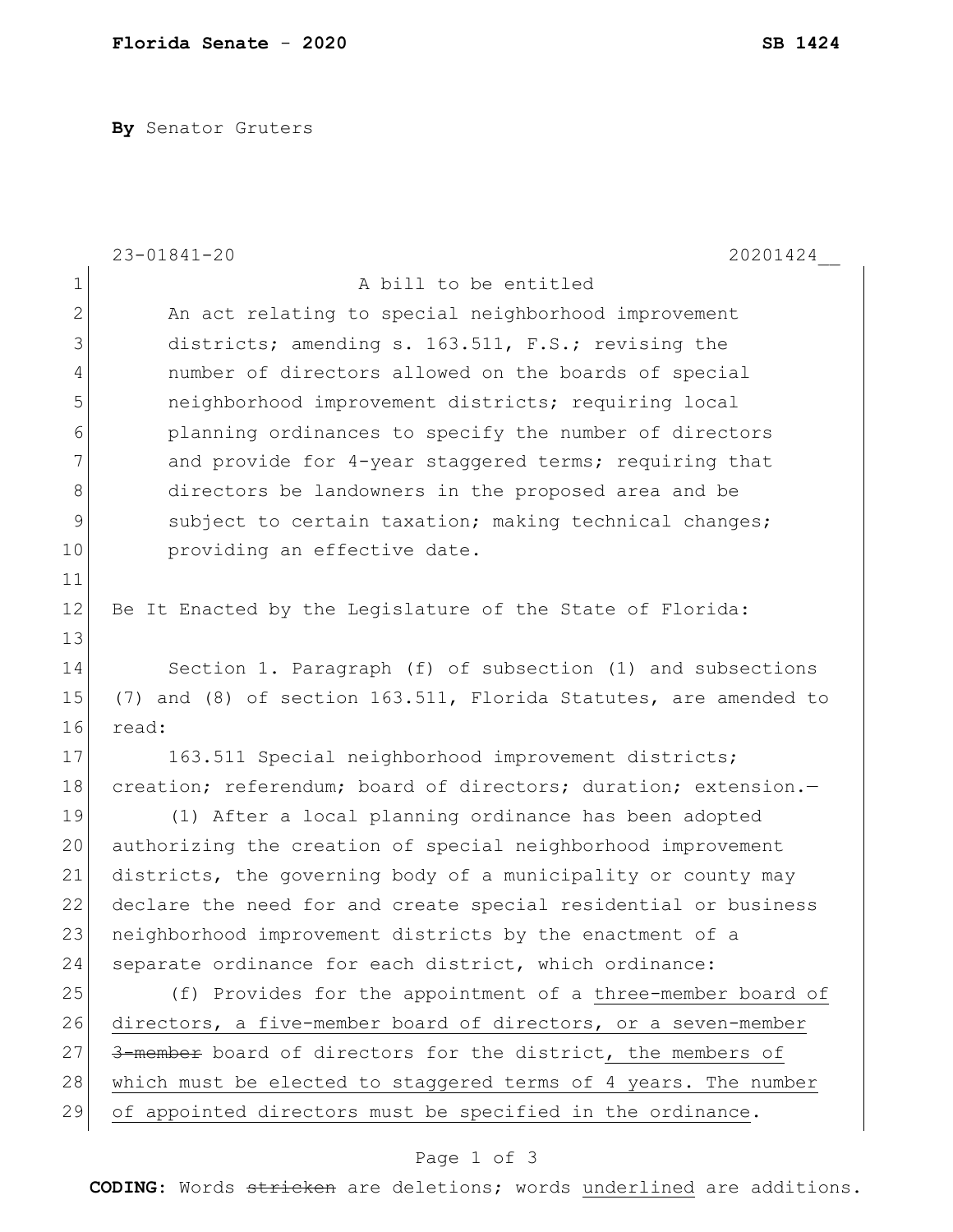23-01841-20 20201424\_\_ 30 (7) The business and affairs of a special neighborhood 31 improvement district shall be conducted and administered by a 32 board of three, five, or seven directors who must shall be 33 landowners in residents of the proposed area and who are subject 34 to ad valorem taxation in the district. Upon their appointment 35 and qualification and in January of each year, the directors 36 shall organize by electing from their number a chair and a 37 secretary, and may also employ staff and legal representatives 38 as deemed appropriate, who shall serve at the pleasure of the 39 board and may receive such compensation as shall be fixed by the 40 board. The secretary shall keep a record of the proceedings of 41 the district and is the shall be custodian of all books and 42 records of the district. The directors may shall not receive any 43 compensation for their services or<sub> $\tau$ </sub> nor may they be employed by 44 the district. 45 (8) Within 30 days after <del>of the</del> approval of the creation of

46 a special neighborhood improvement district, if the district is 47 in a municipality, a majority of the governing body of the 48 municipality, or, if the district is in the unincorporated area 49 of the county, a majority of the county commission, shall 50 appoint the three directors provided for under this section 51 herein for staggered terms of 3 years. The initial appointments 52 shall be as follows: one for a 1-year term, one for a 2-year 53 term, and one for a 3-year term. Each director shall hold office 54 until his or her successor is appointed and qualified unless the 55 director ceases to be qualified to act as a director or is 56 removed from office. Vacancies on the board shall be filled for 57 the unexpired portion of a term in the same manner as the 58 initial appointments were made.

## Page 2 of 3

**CODING**: Words stricken are deletions; words underlined are additions.